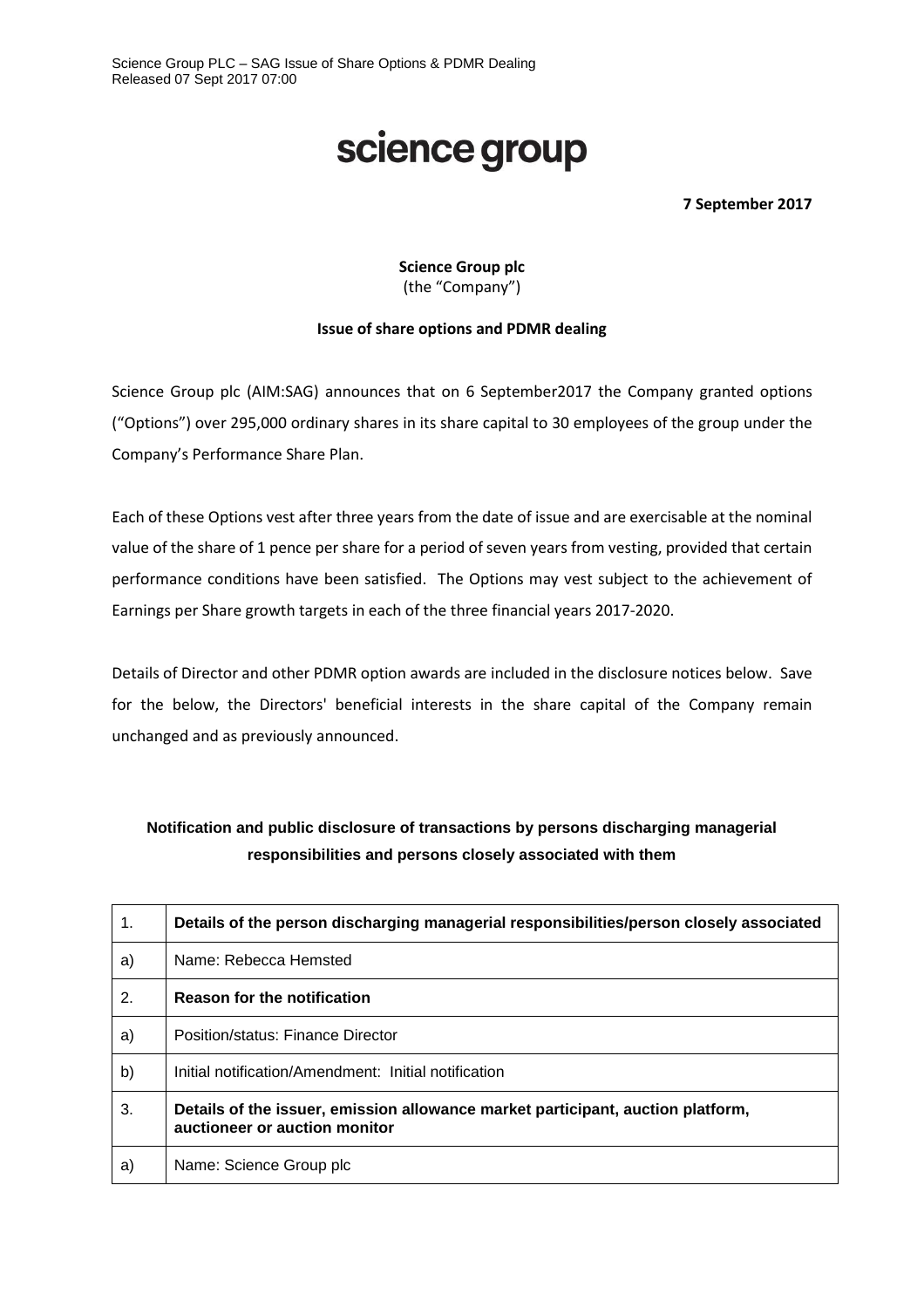| b)           | LEI: 2138009OJQT79BDB3E93                                                                                                                                                                               |           |  |
|--------------|---------------------------------------------------------------------------------------------------------------------------------------------------------------------------------------------------------|-----------|--|
| 4.           | Details of the transaction(s): section to be repeated for (i) each type of instrument; (ii)<br>each type of transaction; (iii) each date; and (iv) each place where transactions have<br>been conducted |           |  |
| a)           | Description of the financial instrument, type of instrument: Ordinary shares of 1p each.<br>Identification code: GB00B39GTJ17                                                                           |           |  |
| b)           | Nature of the transaction: Grant of share options                                                                                                                                                       |           |  |
| $\mathbf{C}$ | Price(s) and volume(s):                                                                                                                                                                                 |           |  |
|              | Price(s)                                                                                                                                                                                                | Volume(s) |  |
|              | 1p                                                                                                                                                                                                      | 25,000    |  |
| d)           | Aggregated information:<br>Aggregated volume: 25,000<br><b>Price: £250</b>                                                                                                                              |           |  |
| e)           | Date of the transaction: 2017-09-06                                                                                                                                                                     |           |  |
| f)           | Place of the transaction: XLON                                                                                                                                                                          |           |  |

| 1 <sub>1</sub> | Details of the person discharging managerial responsibilities/person closely associated                                                                                                                 |
|----------------|---------------------------------------------------------------------------------------------------------------------------------------------------------------------------------------------------------|
| a)             | Name: Sarah Cole                                                                                                                                                                                        |
| 2.             | <b>Reason for the notification</b>                                                                                                                                                                      |
| a)             | Position/status: Group Legal Counsel & Company Secretary                                                                                                                                                |
| b)             | Initial notification/Amendment: Initial notification                                                                                                                                                    |
| 3.             | Details of the issuer, emission allowance market participant, auction platform,<br>auctioneer or auction monitor                                                                                        |
| a)             | Name: Science Group plc                                                                                                                                                                                 |
| b)             | LEI: 2138009OJQT79BDB3E93                                                                                                                                                                               |
| 4.             | Details of the transaction(s): section to be repeated for (i) each type of instrument; (ii)<br>each type of transaction; (iii) each date; and (iv) each place where transactions have<br>been conducted |
| a)             | Description of the financial instrument, type of instrument: Ordinary shares of 1p each.<br>Identification code: GB00B39GTJ17                                                                           |
| b)             | Nature of the transaction: Acquisition of shares following exercise of share options                                                                                                                    |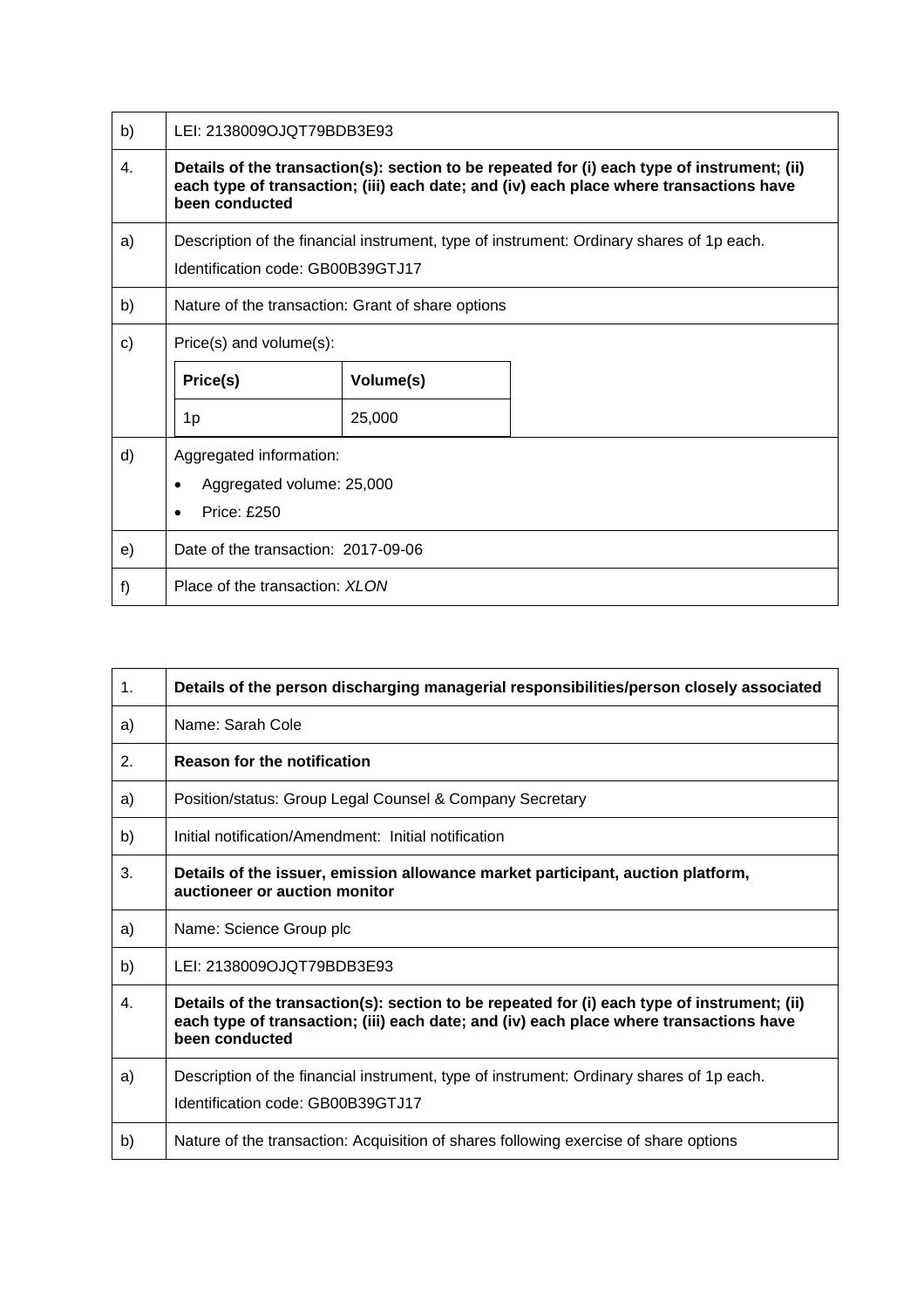| $\mathsf{c})$<br>Price(s) and volume(s): |                                                                                              |           |  |
|------------------------------------------|----------------------------------------------------------------------------------------------|-----------|--|
|                                          | Price(s)                                                                                     | Volume(s) |  |
|                                          | 1p                                                                                           | 25,000    |  |
| d)                                       | Aggregated information:<br>Aggregated volume: 25,000<br>٠<br><b>Price: £250</b><br>$\bullet$ |           |  |
| e)                                       | Date of the transaction: 2017-09-06                                                          |           |  |
| f)                                       | Place of the transaction: XLON                                                               |           |  |

| 1.            | Details of the person discharging managerial responsibilities/person closely associated                                                                                                                 |           |                                                                                      |
|---------------|---------------------------------------------------------------------------------------------------------------------------------------------------------------------------------------------------------|-----------|--------------------------------------------------------------------------------------|
| a)            | Name: Daniel Edwards                                                                                                                                                                                    |           |                                                                                      |
| 2.            | <b>Reason for the notification</b>                                                                                                                                                                      |           |                                                                                      |
| a)            | Position/status: Group Commercial Director                                                                                                                                                              |           |                                                                                      |
| b)            | Initial notification/Amendment: Initial notification                                                                                                                                                    |           |                                                                                      |
| 3.            | Details of the issuer, emission allowance market participant, auction platform,<br>auctioneer or auction monitor                                                                                        |           |                                                                                      |
| a)            | Name: Science Group plc                                                                                                                                                                                 |           |                                                                                      |
| b)            | LEI: 2138009OJQT79BDB3E93                                                                                                                                                                               |           |                                                                                      |
| 4.            | Details of the transaction(s): section to be repeated for (i) each type of instrument; (ii)<br>each type of transaction; (iii) each date; and (iv) each place where transactions have<br>been conducted |           |                                                                                      |
| a)            | Description of the financial instrument, type of instrument: Ordinary shares of 1p each.<br>Identification code: GB00B39GTJ17                                                                           |           |                                                                                      |
| b)            |                                                                                                                                                                                                         |           | Nature of the transaction: Acquisition of shares following exercise of share options |
| $\mathsf{c})$ | Price(s) and volume(s):                                                                                                                                                                                 |           |                                                                                      |
|               | Price(s)                                                                                                                                                                                                | Volume(s) |                                                                                      |
|               | 1p                                                                                                                                                                                                      | 25,000    |                                                                                      |
| d)            | Aggregated information:<br>Aggregated volume: 25,000<br>$\bullet$<br><b>Price: £250</b>                                                                                                                 |           |                                                                                      |
| e)            | Date of the transaction: 2017-09-06                                                                                                                                                                     |           |                                                                                      |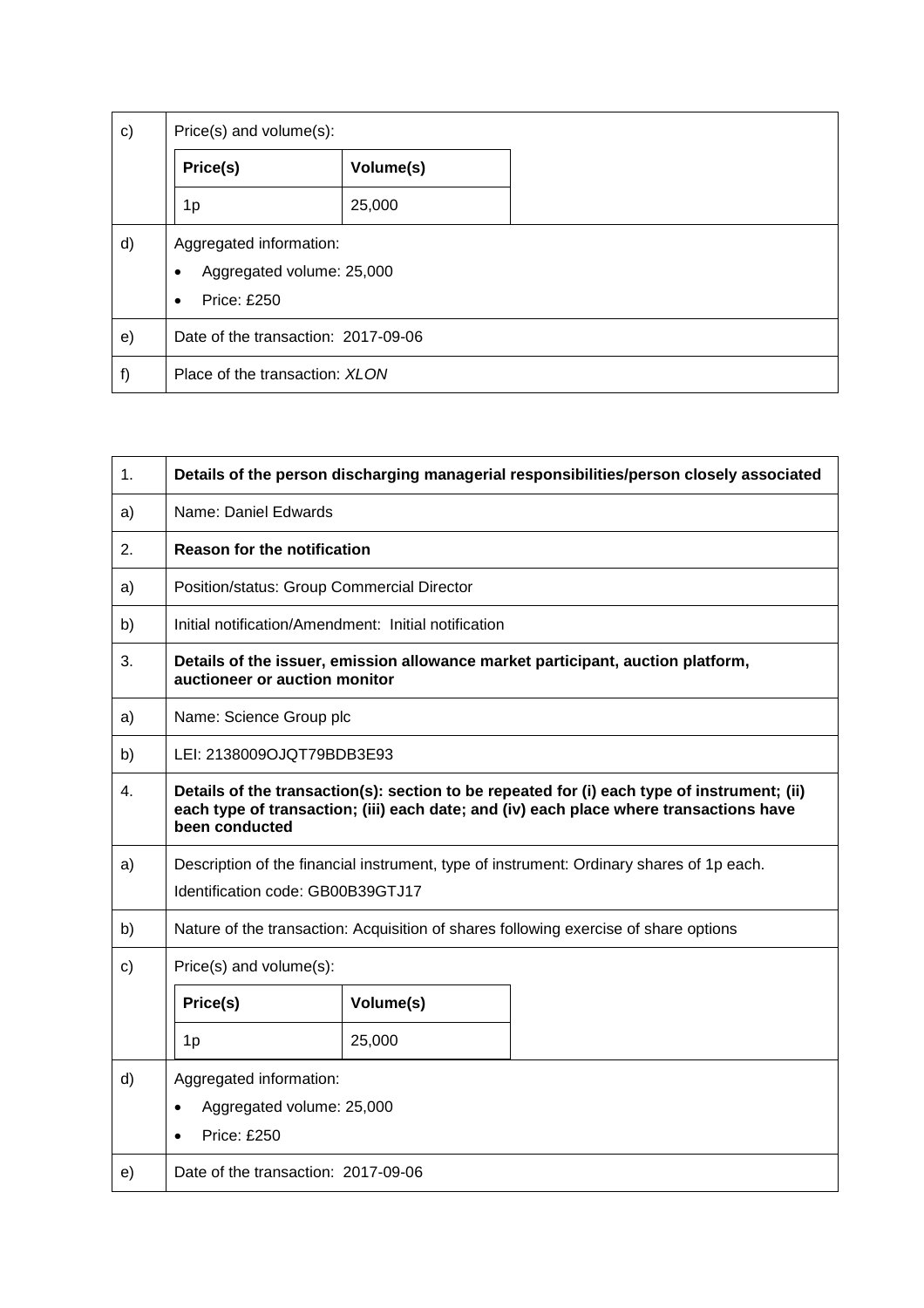|  | Place of the transaction: XLON |
|--|--------------------------------|
|--|--------------------------------|

| 1.           | Details of the person discharging managerial responsibilities/person closely associated                                                                                                                 |                                                      |  |
|--------------|---------------------------------------------------------------------------------------------------------------------------------------------------------------------------------------------------------|------------------------------------------------------|--|
| a)           | Name: Tamara Kahn                                                                                                                                                                                       |                                                      |  |
| 2.           | <b>Reason for the notification</b>                                                                                                                                                                      |                                                      |  |
| a)           | Position/status: Group Strategic Director                                                                                                                                                               |                                                      |  |
| b)           |                                                                                                                                                                                                         | Initial notification/Amendment: Initial notification |  |
| 3.           | Details of the issuer, emission allowance market participant, auction platform,<br>auctioneer or auction monitor                                                                                        |                                                      |  |
| a)           | Name: Science Group plc                                                                                                                                                                                 |                                                      |  |
| b)           | LEI: 2138009OJQT79BDB3E93                                                                                                                                                                               |                                                      |  |
| 4.           | Details of the transaction(s): section to be repeated for (i) each type of instrument; (ii)<br>each type of transaction; (iii) each date; and (iv) each place where transactions have<br>been conducted |                                                      |  |
| a)           | Description of the financial instrument, type of instrument: Ordinary shares of 1p each.<br>Identification code: GB00B39GTJ17                                                                           |                                                      |  |
| b)           | Nature of the transaction: Acquisition of shares following exercise of share options                                                                                                                    |                                                      |  |
| $\mathsf{C}$ | Price(s) and volume(s):                                                                                                                                                                                 |                                                      |  |
|              | Price(s)                                                                                                                                                                                                | Volume(s)                                            |  |
|              | 1p                                                                                                                                                                                                      | 25,000                                               |  |
| d)           | Aggregated information:<br>Aggregated volume: 25,000<br><b>Price: £250</b>                                                                                                                              |                                                      |  |
| e)           | Date of the transaction: 2017-09-06                                                                                                                                                                     |                                                      |  |
| f)           | Place of the transaction: XLON                                                                                                                                                                          |                                                      |  |

|      | Details of the person discharging managerial responsibilities/person closely associated |
|------|-----------------------------------------------------------------------------------------|
| l a) | Name: Andrew Diston                                                                     |